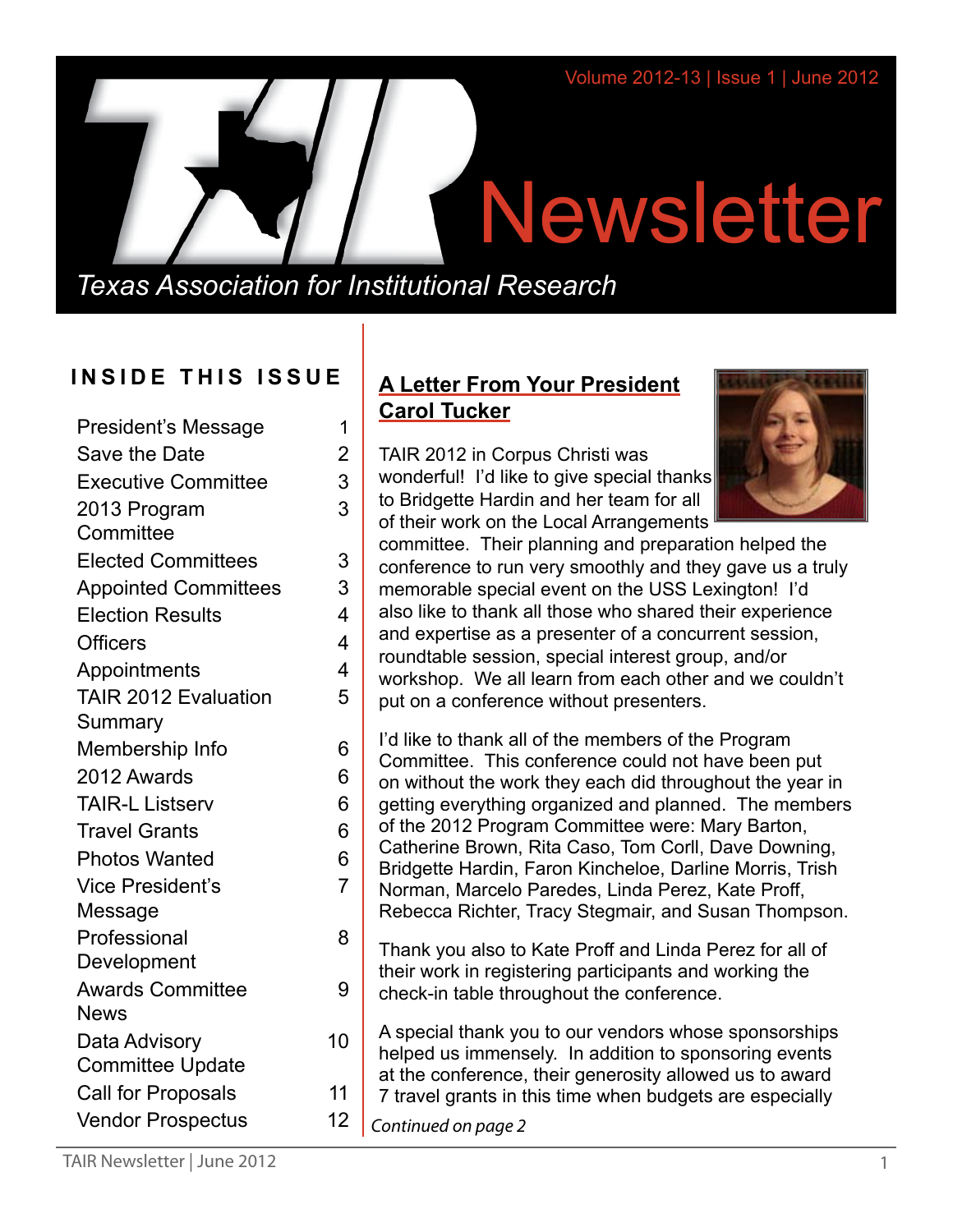tight. Thank you to Marcelo Paredes who organized the vendor fair and secured over \$17,000 in vendor sponsorship money.

Mark your calendar for the TAIR Summer Workshops at Texas State University – San Marcos' Round Rock Campus (north of Austin) on August 3, 2012. Tom Corll, our member-at-large for Professional Development, and the Professional Development Committee are already planning for a cost-effective summer professional development opportunity to benefit our TAIR membership.

Looking further ahead, Susan Thompson has already put together a committed group of individuals to begin planning for our 35th annual conference, to be held February 11 – 13 at Moody Gardens in Galveston, TX. The TAIR Executive and Program Committees recently toured the hotel and meeting spaces we'll be using, and were quite impressed. The meeting rooms are spacious and all located in close proximity to each other, parking and Wi-Fi are both plentiful (and free!), and here's an extra selling point – they now have a Starbucks in the hotel!

As we begin preparations, I want to welcome suggestions from the membership on improvements to the conference and also encourage you to get involved by volunteering to help. We'll have opportunities, large and small, to get involved. It is a wonderful way to meet fellow IR professionals around the state and we all benefit from the help.

Looking forward to seeing you in Galveston!

Sincerely,

Carol Tucker, President Texas Association for Institutional Research



Photos Courtesy of Catherine Brown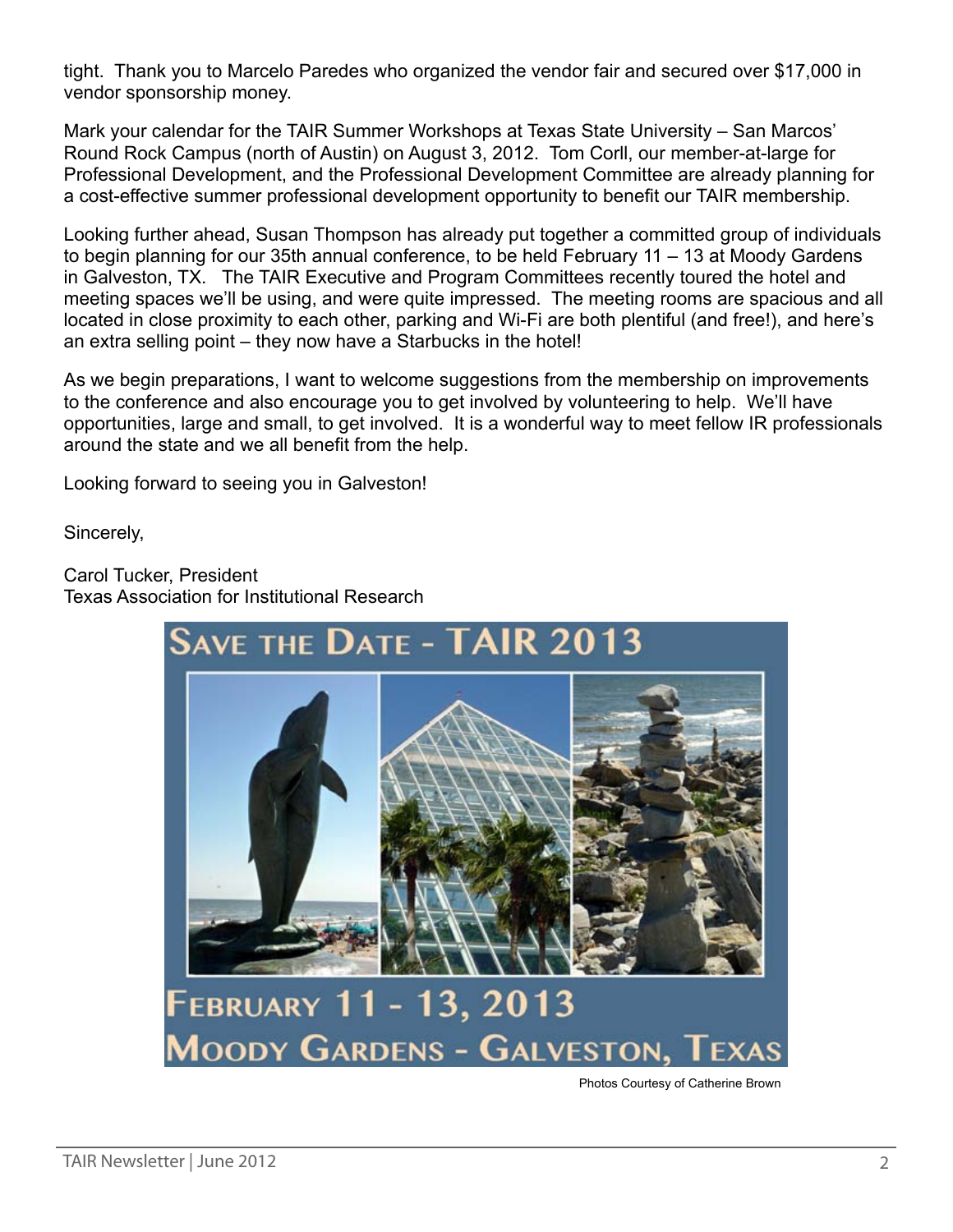#### **TAIR 2013 Program Committee**

| VP and Program Chair        | Susan Thompson, Texas State University - San<br>Marcos                |
|-----------------------------|-----------------------------------------------------------------------|
| <b>Concurrent Sessions</b>  | Faron Kincheloe, Baylor University                                    |
| Evaluations                 | Mary Barton, University of North Texas                                |
| <b>General Sessions</b>     | Pam Haws, The University of Texas at Arlington                        |
| <b>Local Arrangements</b>   | Marilyn Greer, The University of Texas M.D.<br>Anderson Cancer Center |
| <b>Brochure</b>             | Tracy Stegmair, Richland College                                      |
| Registration/Secretary      | Sue Herring, Baylor University                                        |
| Vendor Contact              | Marcelo Paredes, The University of Texas - Pan<br>American            |
| Roundtables                 | Lisa Haynes, Texas Woman's University                                 |
| SIGs                        | Lincoln Holmes, The University of Texas at Austin                     |
| <b>Session Coordinators</b> | Amy Bawcom, Central Texas College                                     |
| Workshops/Prof Develop      | Tom Corll, Midland College                                            |
| Technology                  | Dave Downing, University of North Texas                               |

#### **Elected Committees**

#### Nominating Committee

Darline Morris, Postsecondary Consultant -- Chair Lincoln Holmes, University of Texas at Austin Phil Rhodes, Houston Baptist University Danielle Texera, Rice University Marcelo Paredes, University of Texas – Pan American

#### **Appointed Committees**

#### Data Advisory Committee

| Martha Oburn, Houston CC System -- Chair |                                                              |  |  |  |
|------------------------------------------|--------------------------------------------------------------|--|--|--|
| <b>Public Universities:</b>              | Vicki West, Texas Tech University                            |  |  |  |
|                                          | Colby Stoever, Texas A&M - Corpus Christi                    |  |  |  |
|                                          | Dean Williamson, Prairie View A&M University                 |  |  |  |
|                                          | Roy Matthew, University of Texas - El Paso                   |  |  |  |
| Private Universities:                    | Sue Herring, Baylor University                               |  |  |  |
|                                          | Phil Rhodes, Houston Baptist University                      |  |  |  |
|                                          | Community Colleges: Kathy Friedrich, College of the Mainland |  |  |  |
|                                          | Tom Corll, Midland College                                   |  |  |  |
|                                          |                                                              |  |  |  |

Technical Colleges: Ben Cox, Texas State Technical College – Waco

#### Professional Development Committee

Tom Corll, Midland College -- Chair Brian Cordeau, University of Texas – San Antonio Kara Larkan-Skinner, Amarillo College Phil Rhodes, Houston Baptist University Tracy Stegmair, Richland College Amy Bawcom, Central Texas College Colby Stoever, Texas A&M – Corpus Christi

#### Awards Committee

Darline Morris, Postsecondary Consultant -- Chair Members to be selected

#### **Executive Committee**

President **Carol Tucker** University of Houston – Downtown Houston, Texas (713) 221-8269 [TuckerCa@uhd.edu](mailto:TuckerCa%40uhd.edu?subject=)

Vice President **Susan Thompson** Texas State University – San Marcos San Marcos, Texas (512) 245-2348 [st03@txstate.edu](mailto:st03%40txstate.edu?subject=)

**Secretary Sue Herring** Baylor University Waco, Texas (254) 710-8836 Sue Herring@baylor.edu

**Treasurer Linda Perez** Houston Baptist University Houston, Texas (281) 649-3391 [lperez@hbu.edu](mailto:lperez%40hbu.edu?subject=)

#### Members-at-Large

*Professional Development*  **Tom Corll** Midland College Midland, Texas (432) 685-5540 [tcorll@midland.edu](mailto:tcorll%40midland.edu?subject=)

*Technology* **Dave Downing** University of North Texas Denton, Texas (940) 369-5290 [dave.downing@unt.edu](mailto:dave.downing%40unt.edu?subject=)

Immediate Past President **Darline Morris** Postsecondary Consultant Whitney, Texas (254) 694-2267 [dbaldwin@hillsboro.net](mailto:dbalwin%40hillsboro.net?subject=)

Newsletter Editor **Catherine Brown** University of St. Thomas Houston, Texas (713) 525-3507 [chbrown@stthom.edu](mailto:chbrown%40stthom.edu?subject=)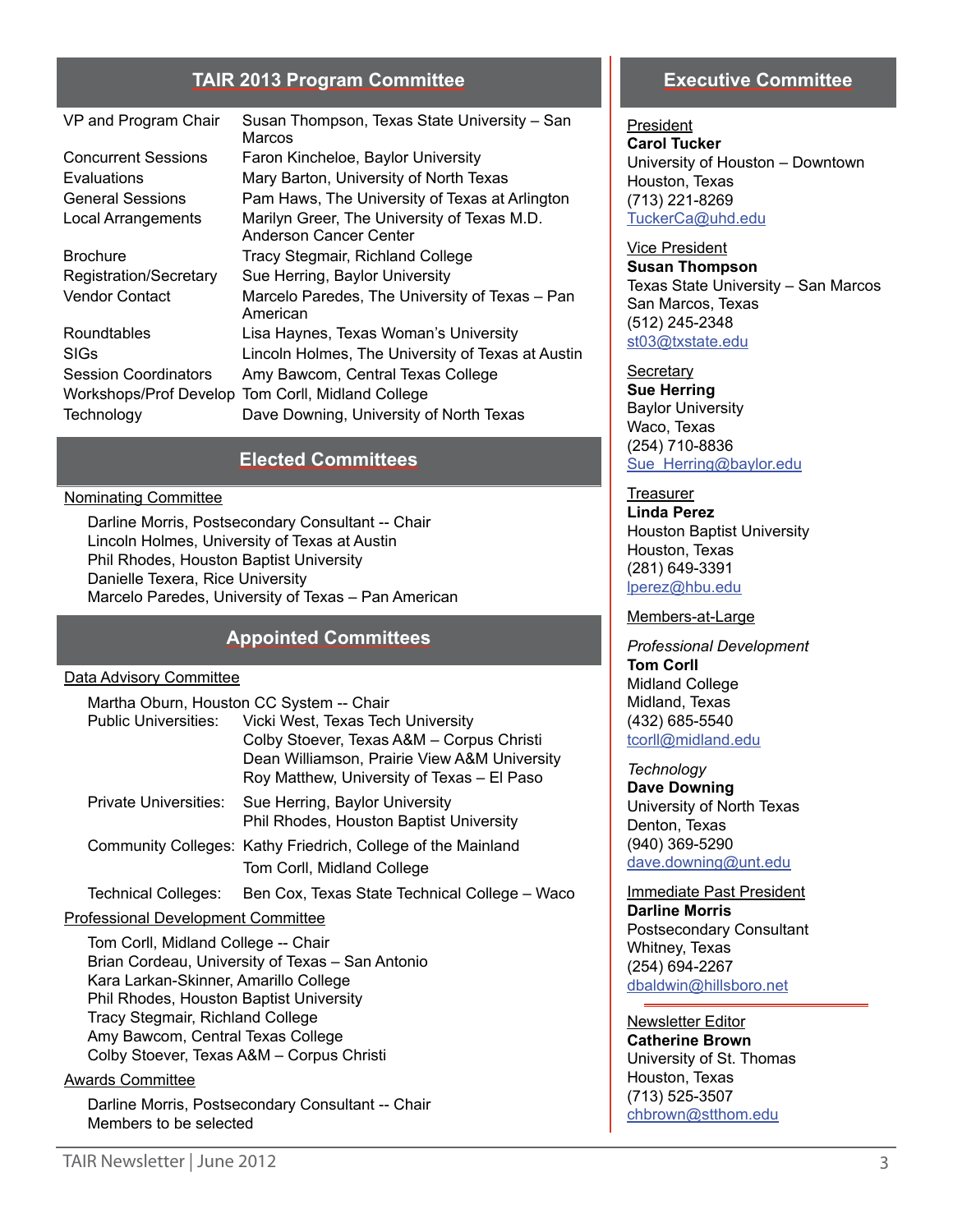Voting was conducted during the annual conference in February. The following election results were announced at the annual business meeting.



#### **Vice President/ President Elect**

Susan Thompson Texas State University – San Marcos



#### **Secretary**

Sue Herring Baylor University



#### **Member-at-Large, Professional Development**

Tom Corll Midland College

#### **Nominating Committee**



Lincoln Holmes University of Texas at Austin



Danielle Texera Rice University



Phil Rhodes Houston Baptist **University** 



Marcelo Paredes University of Texas – Pan American



### **Election Results Other TAIR Officers**



#### **President**

Carol Tucker University of Houston – Downtown



**Treasurer**

Linda Perez Houston Baptist University



#### **Member-at-Large, Technology**

Dave Downing University of North Texas

#### **Appointments**

**TAIR-L Manager** Dave Downing, University of North Texas

**Webmaster** Dave Downing, University of North Texas

**Liaison to AIR** Carol Tucker, University of Houston – **Downtown** 

**Financial Review Committee Chair** Jim O'Donnell, Eastfield College

**Newsletter Editor** Catherine Brown, University of St. Thomas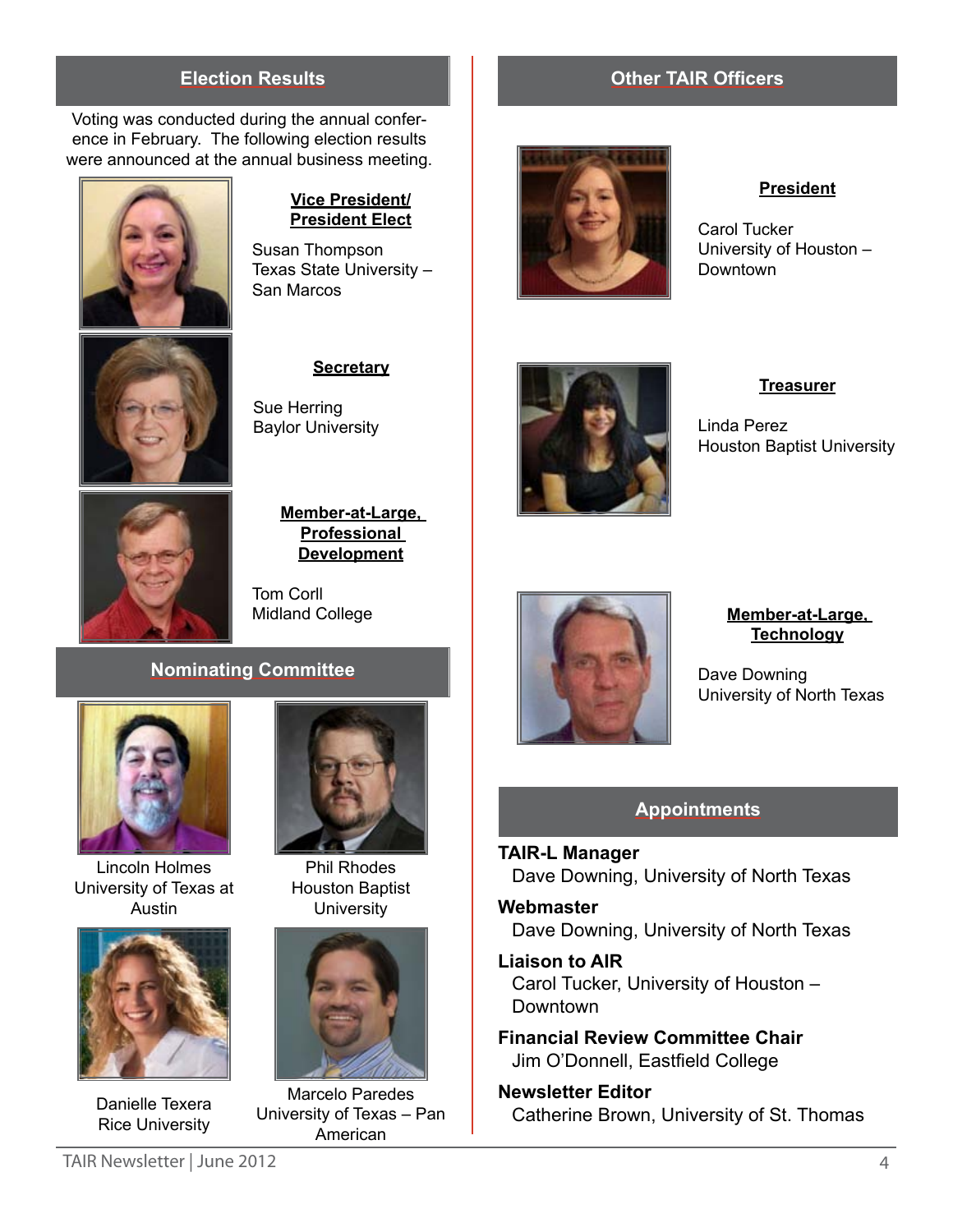#### **Thank you to all TAIR members for helping make the 2012 conference in Corpus Christi a huge success!**

To give all attendees the opportunity to complete the evaluation, the 2012 overall evaluation was collected online rather than on the last morning of the conference. This resulted in a better response rate: 92 responses (out of a total of 172 attendees: 53% response rate) compared to 68 responses in 2011 (out of a total of 195 attendees: 35% response rate).

Overall, the conference evaluation was positive. General Sessions, Concurrent Sessions, and Roundtables were evaluated as being of high quality and the SIGs were evaluated as being useful to the membership. The respondents were also satisfied with the Vendor Fair.

We pay special attention to the comments and see that some areas have been noted as in need of improvement; the Program Committee has reviewed the evaluations and will keep these suggestions in mind as they prepare for TAIR 2013. Here are some examples of improvements that are already being implemented: Expanding the length of the second luncheon by 15 minutes; working to schedule sessions that have similar audiences so that they aren't competing with each other; ensuring that the rooms are set up in a way that is more conducive to presentations taking place in the rooms. We also plan to make clear the expectations to the presenters and facilitators of sessions, including communication about when and how attendees can get handouts.

We would like to extend a very special thank you to the Scantron Corporation for sponsoring the evaluations again this year. In addition

Photo Courtesy of Catherine Brown

to supplying the forms, Scantron scanned them and provided the results reports at the end of the conference. They also converted the overall evaluation to an online format and provided those results. In addition, the officer elections were tabulated by Scantron and provided results quickly without having to have anyone spend the evening counting ballots.

One issue that was mentioned multiple times in the evaluation comments was the opinion that the vendors were too prominent; although there were also comments made by many attendees who appreciated the opportunity to interact with vendors. We'd like to take this opportunity to talk a bit about TAIR leadership's view on the vendors.

We see the vendors being present at the conference and the vendor fair as a mutually beneficial opportunity for the vendors and the TAIR members. It gives the TAIR membership the opportunity to find out more about the products that they might already use and also to gather information on options that they or their school might be considering. The fair also allows the vendors to show their product to an existing or potential user, and also allows the two groups to meet in person, sometimes for the first time.

We are especially appreciative of our vendors because they pay for the opportunity to attend the vendor fair and that money is put to good use in off-setting some of the costs of the conference. In addition to helping to fund conference costs, they have been generous in sponsoring travel grants which allow members to attend the conference who might not otherwise have been able to attend. A complete grid of what vendors receive for their levels of sponsorship is included on page 12.

As a benefit for vendors, we added a 'vendor track' where vendors at a certain level of sponsorship are able to make a formal presentation without requiring a TAIR member as a co-presenter. This further allows them to share their products with the membership. These sessions are clearly marked in the program brochure so that a member can make an informed decision as to whether or not this type of session is of interest to them.

Concern was also expressed that vendor presentations were taking up rooms that would otherwise be available for TAIR members to present. At the 2012 conference, this was not the case. Vendor sessions were slated into the schedule early in the planning process and we were still able to accept all sessions proposed by members from TAIR member institutions. For 2013, we have more rooms available to use and so there may be additional session offerings, depending on the turnout from the call for proposals.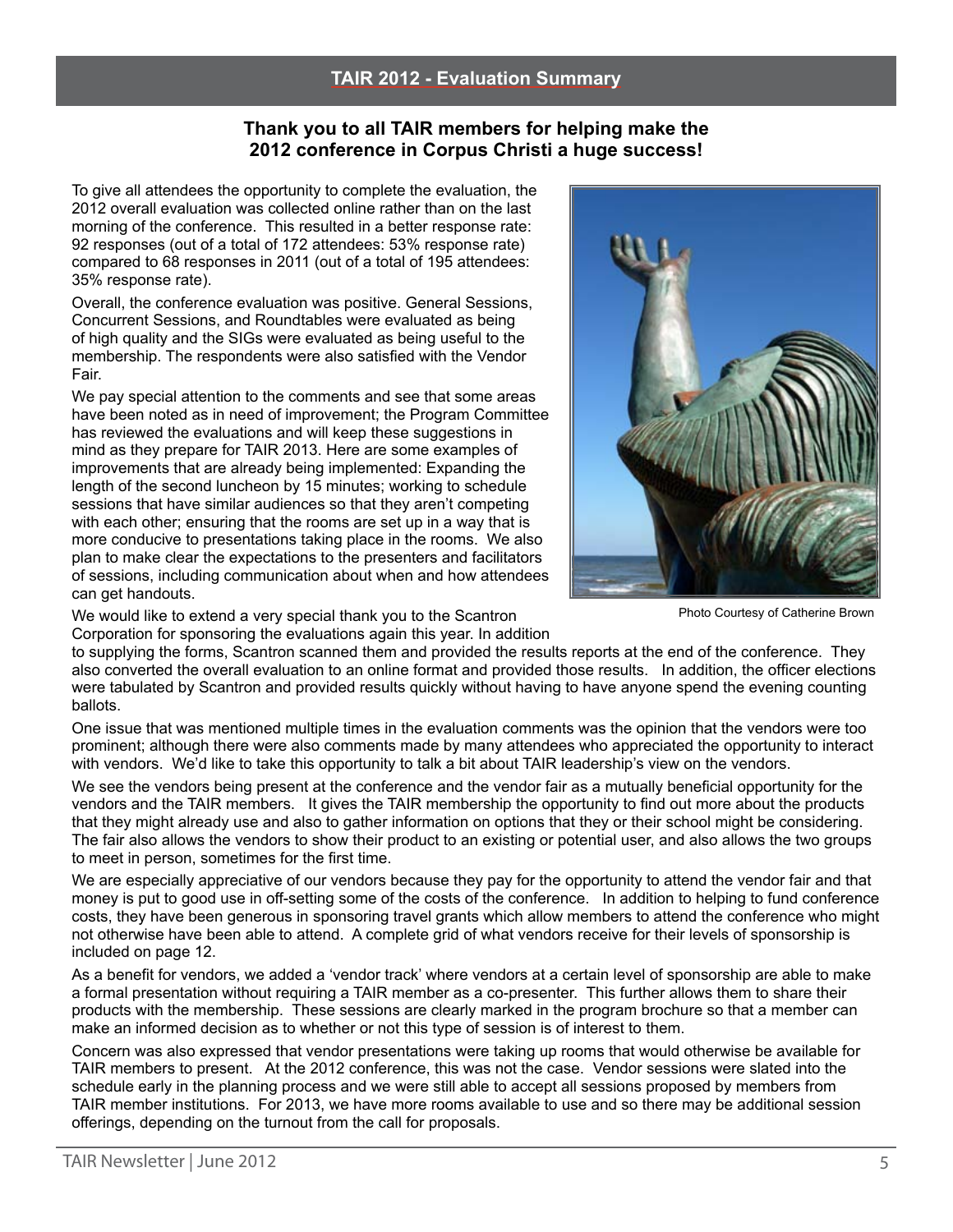#### **TAIR Membership Information TAIR-L Listserv**

TAIR membership is something special. It is an opportunity for Institutional Research and related individuals to join together for learning, sharing and networking. Membership comes in 2 ways – registering for the yearly conference (dues are included) or paying only the annual dues. Becoming a member is easy! Visit<http://www.texas-air.org/member/membership.php> for details on membership benefits and information on registering online.

Currently the TAIR membership includes 206 individuals representing 79 colleges/universities and associations.

At the 2012 conference in Corpus Christi, we had 175 attendees from these categories:

| 2 year colleges           | 43 |
|---------------------------|----|
| 4 year colleges           | 94 |
| Professional colleges     | 9  |
| <b>Technical colleges</b> | 2  |
| <b>Districts</b>          | 10 |
| Associations              | 17 |

TAIR membership runs on an annual cycle with membership beginning and ending at the annual conference. If you register for the conference, you are in good standing through the next conference. If you apply for membership AFTER the annual conference, your membership will be active until the next conference.

Come join us!

#### **TAIR 2012 Awards**

Best Fact Book Midland College

Best Interactive Electronic Fact Book Del Mar College

- Best Mini Fact Book University of Texas – Pan American
- Best Presentation Lea Campbell, University of Houston – Downtown

All current members can post information directly to the listserv. Send your e-mail directly to [tair-l@texas-air.org.](mailto:tair-l%40texas-air.org?subject=)

Unsubscribe/Subscribe can be done at [http://texas-air.org/](http://texas-air.org/mailman/listinfo/tair-l_texas-air.org) [mailman/listinfo/tair-l\\_texas-air.](http://texas-air.org/mailman/listinfo/tair-l_texas-air.org) [org](http://texas-air.org/mailman/listinfo/tair-l_texas-air.org) or requests can be sent to Dave Downing at [dave.downing@unt.edu](mailto:dave.downing%40unt.edu?subject=)

#### **TAIR Travel Grants**

TAIR wants to be sure that funding is not the reason that you or your staff will miss TAIR 2013 and will be awarding travel grants at \$300 each to help cover expenses. Travel grants are available to both active members and those becoming new members in 2013.

[http://www.texas-air.org/assets/](http://www.texas-air.org/assets/pdf/Travel_Grants_Application.pdf) [pdf/Travel\\_Grants\\_Application.](http://www.texas-air.org/assets/pdf/Travel_Grants_Application.pdf) [pdf](http://www.texas-air.org/assets/pdf/Travel_Grants_Application.pdf)

#### **Photos Wanted**

Do you have photos that you've taken at TAIR events?

If so, we'd like to collect them for our archives.

Please contact Carol Tucker at [TuckerCa@uhd.edu.](mailto:TuckerCa%40uhd.edu?subject=)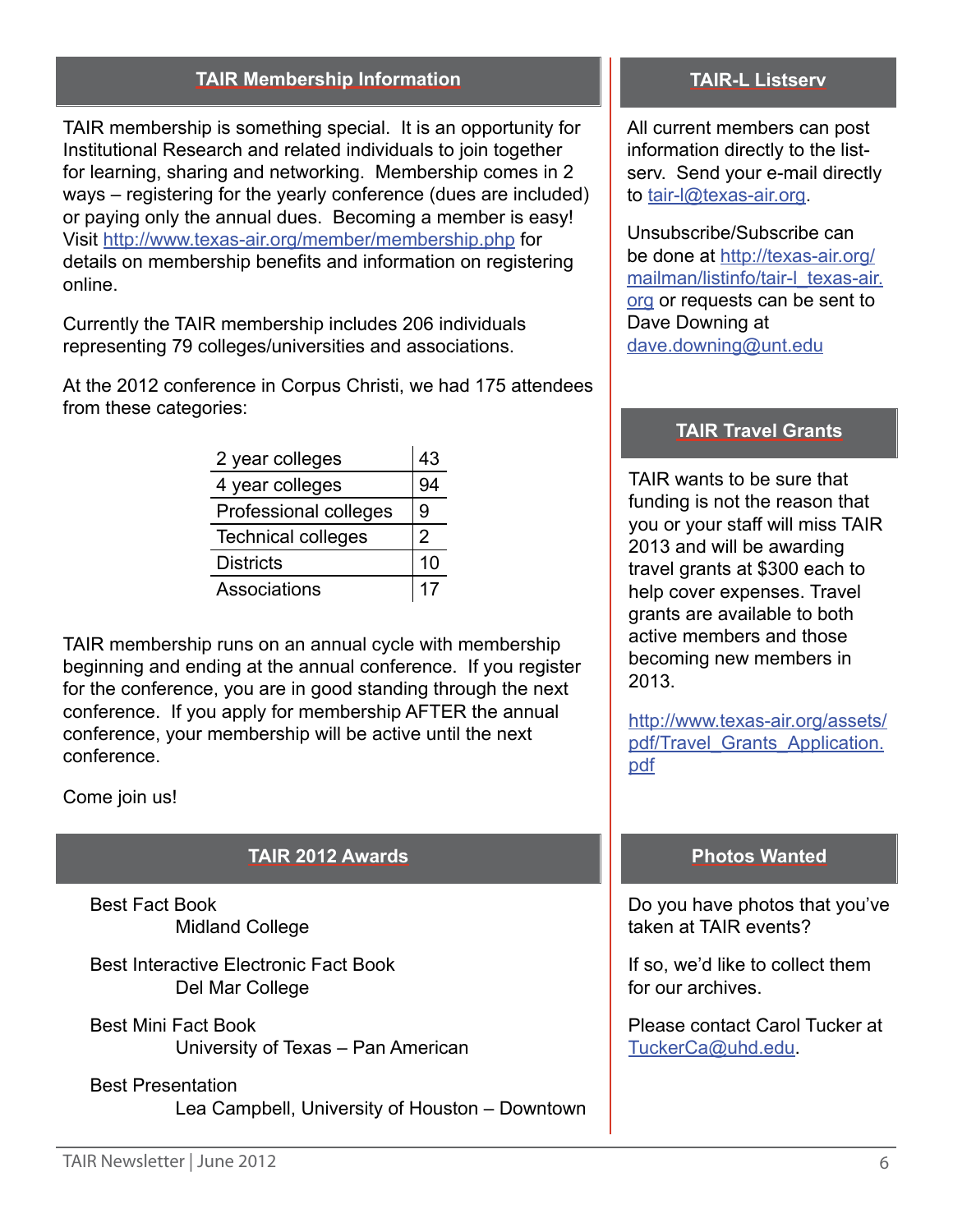

# **A Letter From Your Vice President Susan Thompson**

I am excited to tell you about plans for the 35th annual TAIR conference, to be held at the beautiful Moody Gardens Hotel in Galveston on February 11 – 13, 2013! The theme for the 2013 conference will be "Developing Knowledge from Strands of Information." Pam Haws from the University of Texas at Arlington suggested this theme; she will receive a paid conference registration as the winner of this year's

theme contest. Congratulations, Pam!

TAIR 2013 will definitely take advantage of all the amenities and wonderful space available at Moody Gardens. Meeting rooms are spacious, so there will be plenty of room for our sessions and events. There's a great party space for our traditional Meet, Munch, and Mingle event, with card and pool tables available for playing games. The hotel also has a large Starbucks, excellent food, a heated outdoor swimming pool, a full spa and fitness center, and FREE parking!

We have an extra-special Special Event planned for this year – an excursion to watch the annual Fat Tuesday Parade along the "Strand," followed by a delicious meal at the Fisherman's Wharf, Galveston's favorite restaurant. Marilyn Greer, our local arrangements chair, has been busy making arrangements for a fabulous evening; she promises that you will be able to collect lots of beads during the parade!

Pre-conference workshops will be held at the University of Texas Medical Branch (UTMB) campus, located a short drive from the conference hotel, and shuttle transportation will be provided. The UTMB facilities are top-notch and will permit Tom Corll and his Professional Development Committee to provide a variety of workshops so that there should be something for everyone!

Travel grants will be available once again for those who need some help in attending the conference. See page 6 of this newsletter for details about how to apply.

Each year, the Program Committee works hard to plan a conference that delivers excellent professional development and networking opportunities as well as opportunities for members to relax and enjoy the company of colleagues and friends. We pay attention to evaluations from previous conferences, and try to incorporate changes and suggestions when possible. This year, we have clarified the description of roundtables in the call for participation link on page 11 to explain that roundtables are intended to be guided discussions rather than mini-presentations. If your idea for a conference presentation involves sharing information with an audience, please consider submitting a proposal for a concurrent session, or perhaps a pre-conference workshop if your topic fits that format. If you are more interested in discussing a topic with a small group where everyone has a chance to participate in the discussion, then consider proposing a roundtable.

Whatever your interest, I hope that you will consider submitting a proposal for a roundtable, concurrent session, or workshop at the conference. What has made TAIR great for 35 years has been the willingness of its members to share their knowledge and ideas with others. I encourage you to contact me, Faron Kincheloe (Concurrent Sessions Chair) or Lisa Haynes (Roundtables Chair) if you have any questions or concerns about presenting at the conference. The deadline to submit a proposal for presenting at the conference is September 28, 2012.

I look forward to seeing you in Galveston!

Susan Thompson

Vice President/Program Chair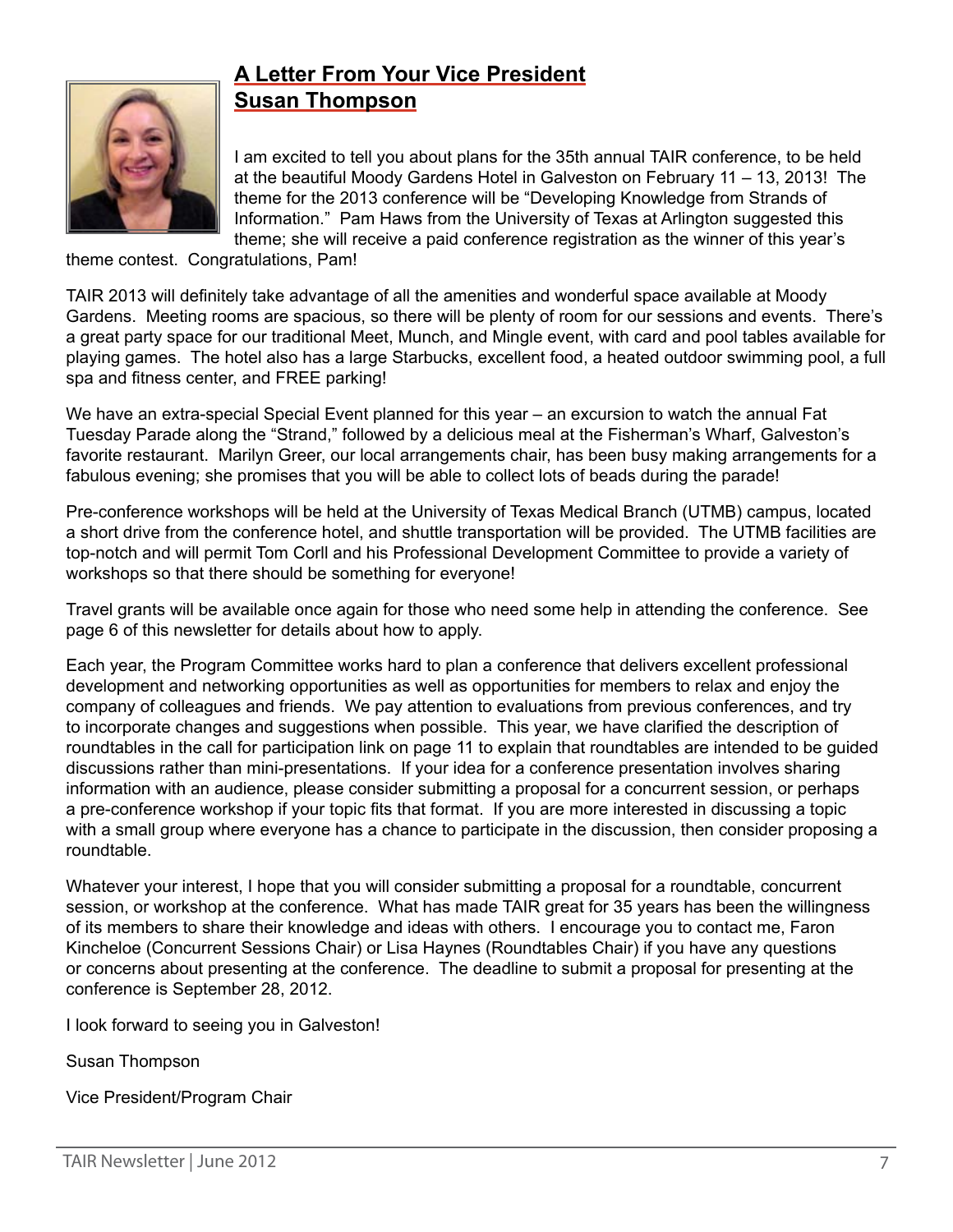## Tom Corll, Member-at-Large for Professional Development

# **Quality Matters**

In April I participated in my first TAIR Executive Committee meeting, an interesting time with a lot of good conversation. Prior to attending that meeting I have had numerous individuals ask me what the training theme was going to be for TAIR. During the Executive Committee meeting there was a lot of discussion concerning professional development as it relates to the annual conferences. To ensure that all of the universities, colleges and technical schools continue to support their Institutional Research offices in providing travel monies, professional development must continue to be a top priority within the TAIR organization. With this thought in mind, I have decided that the TAIR training theme should be Quality Matters.

Exactly what do I mean by the theme Quality Matters? Two thoughts come to my mind. The first is credibility—it is important that IR offices collect data that is considered useful and important on each person's campus. To develop many reports and provide a lot of information that will have little impact on the campus is not a wise use of resources. Thus, producing a lot of data (quantity) without that data making a quality impact on your campus can be seen by many as a waste of valuable resources. Second, I use the word matters as a replacement of the word issues. I have shared with many colleagues that the effective IR office is the one where IR staff is on campus visiting and talking with their peers, keeping a pulse on what the current issues are on campus, and being responsive to current activities and events as they develop and transpire. The good use of resources, complimented by the distribution of quality reports and information, are items to consider when building and maintaining credibility between the IR offices and other members across our campuses.

# **Summer Workshop**

This year the annual TAIR professional development summer workshop will be held on Friday, August 3, 2012. As they did last summer, Texas State University's campus in Round Rock, north of Austin, has agreed to host our activity.

This summer the focus will be on professional development issues as they relate to the development of informational briefings (to small groups of individuals) and how to facilitate small group discussions such as focus groups. It is also my intention to have some training provided on how to develop surveys that produce useful information (quality), versus a lot of data (quantity) that most people on campus will never find a use for.

As we did last year, the summer workshop will use a "drive-in" format consisting of several sessions to select from in the morning and in the afternoon – with a breakfast and lunch provided. For TAIR members the price will be \$30 to attend one half day session and \$50 to attend two sessions. For non-members the cost will be \$40 for one half day session and \$60 for two sessions.

Detailed information about the workshop sessions and registration instructions will be distributed on the TAIR-L discussion list soon. Please feel free to contact me if you need further information.

I look forward to seeing many of you in Round Rock this summer!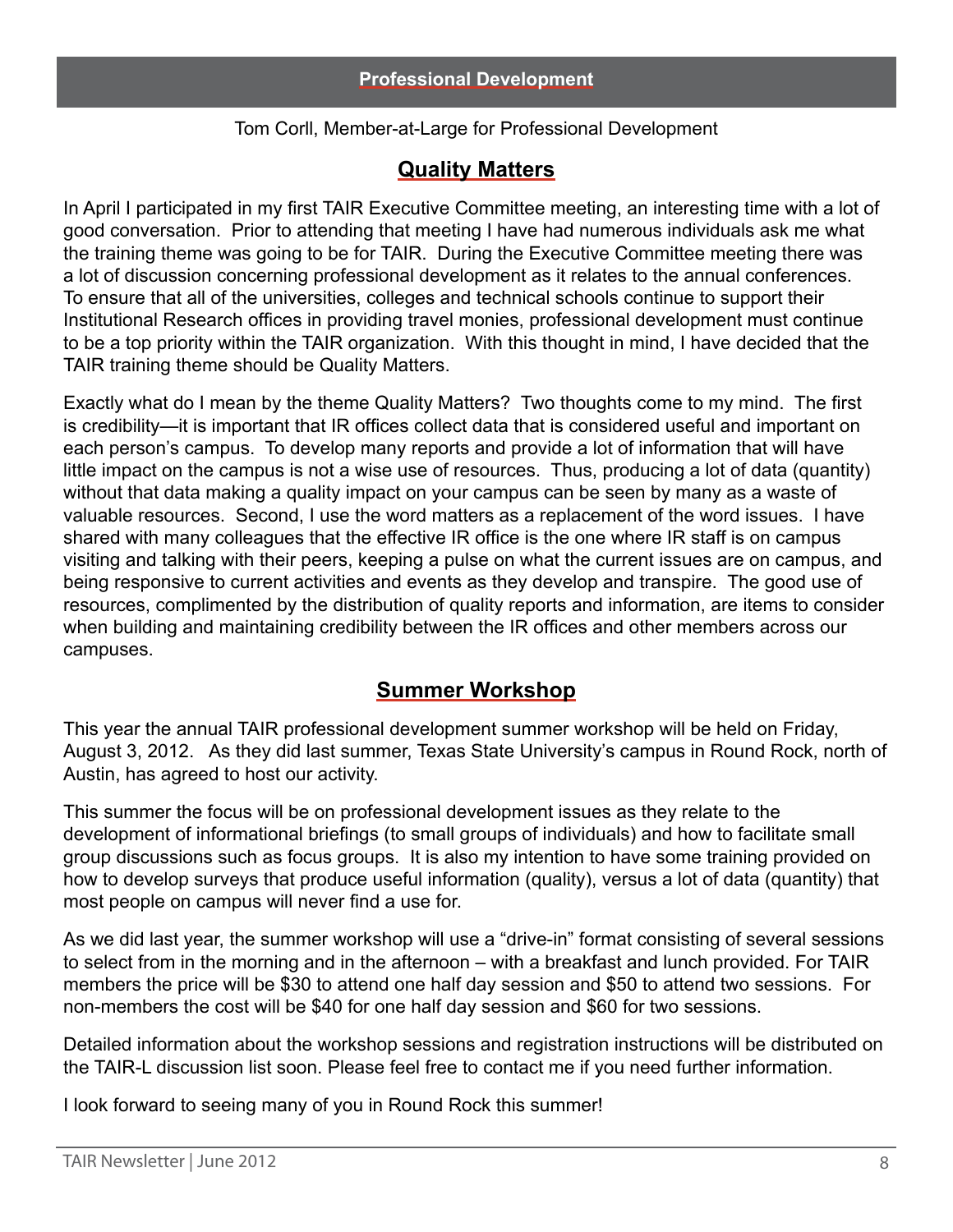Darline Morris, Past President, served as the Awards Committee Chair this year and was assisted in the selection of awards by Marilyn Greer from the University of Texas M.D. Anderson Cancer Center.

Tracy Brown and Tim Schell from The University of Texas at Austin were named recipients of the Best Presentation award for TAIR 2011 for their presentation "Faculty Management Portal and Profile". Lea Campbell from the University of Houston – Downtown was named the recipient of the Best Presentation award for TAIR 2012 for her presentation "Moving Program Assessment from Perfunctory to Profound". Lea will have an opportunity to present her TAIR Best Presentation at the Association for Institutional Research (AIR) Forum in Long Beach, CA in 2013.

There were many outstanding fact books submitted for the Best Fact Book competition. The awards committee had their work cut out for them and they spent many hours reviewing the submissions. The winners of the Best Fact Book competition are:

> Best Overall Fact Book: Midland College Best Interactive Electronic Fact Book: Del Mar College Best Mini Fact Book: University of Texas – Pan American

Congratulations to all the winners and thank you to the 2012 TAIR Awards Committee for all their hard work!



Photo Courtesy of Catherine Brown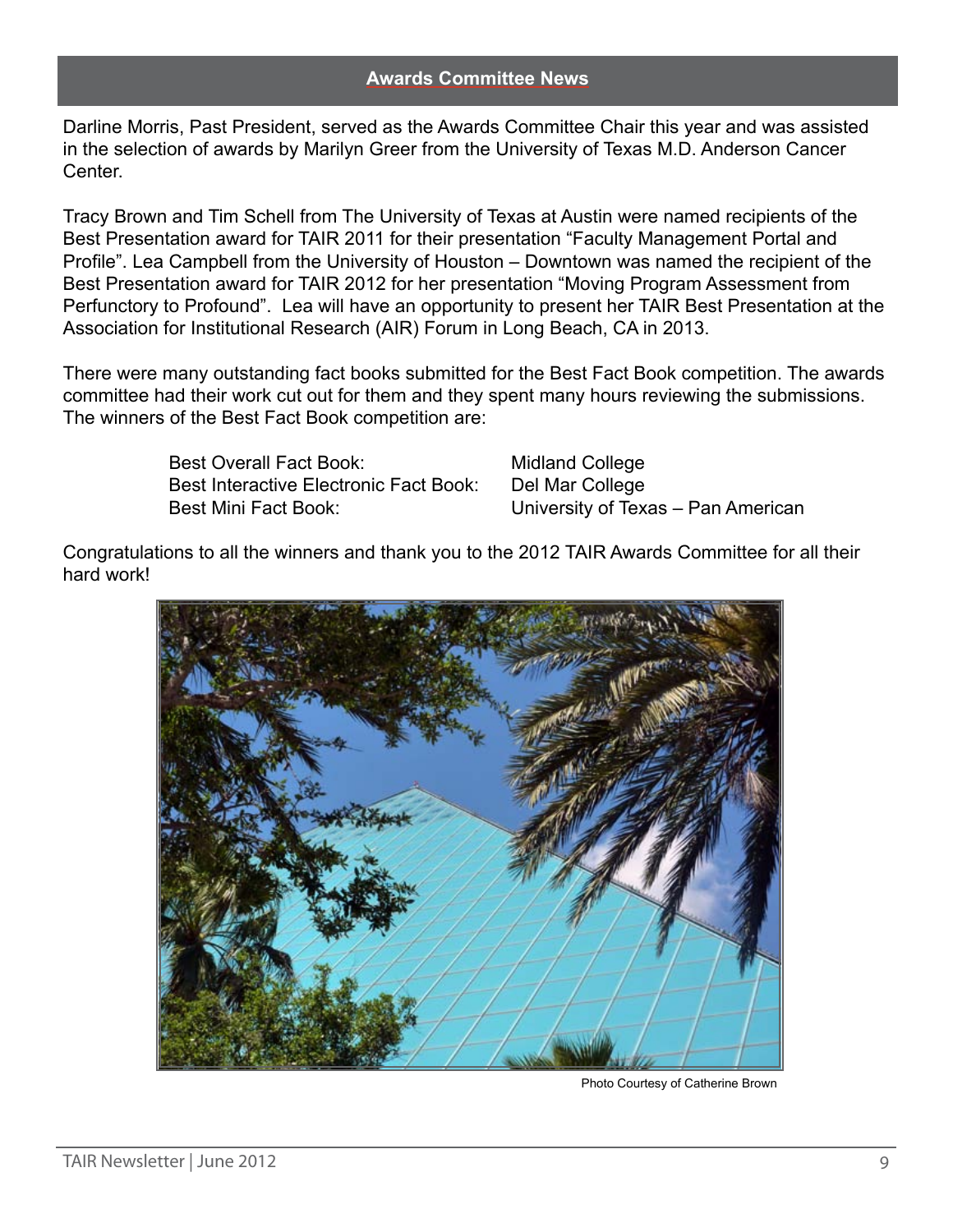## Submitted by Martha Oburn, Chair

The TAIR Data Advisory Committee (DAC) was established to (1) identify important issues related to the collection and use of higher education data so that the information could be shared with the TAIR membership; (2) inform the TAIR membership about issues related to the collection and use of higher education data; (3) provide input from the perspective of TAIR membership on issues related to higher education data; and (4) work as a liaison with other agencies and associations on higher education data-related projects.

During the past 12 months, the TAIR DAC has focused on developing a dictionary of data definitions to assist members in understanding the terminology that is important in institutional research. An initial draft has been developed and is being reviewed by the DAC members. It will be circulated for comment by the general membership before being made public on the TAIR web site. Kate Proff, who coordinated the development effort, approached SHEEO regarding the possibility of coordinating with their data dictionary project. Updating the dictionary will be an on-going process and the responsibility of the DAC.

In January 2012, the DAC met via conference call with the THECB's Director of Planning, Janet Beinke, before her retirement. She provided her perspective on issues related to the THECB. Janet indicated that, in general, it would be helpful to have guidance on things that are common across institutions and that need to be addressed. A major problem is that things are being done differently across institutions, causing duplication of effort and expense.

The DAC also discussed issues related to defining faculty workload. This was in response to a request from the THECB for input into the way it would be operationalized in their annual almanac. Other issues reviewed in 2011 included revision of the THECB Accountability measures, gainful employment reporting and the state report on report reduction analysis.

In April 2012, the TAIR DAC was invited to preview the THECB's new web site. Input was provided prior to the site's planned launch during the summer 2012.

Membership, as outlined in the TAIR bylaws, mandates 10 representatives distributed across the sectors of higher education. Members selected by the TAIR President for 2012-13 include:

Public universities Vicki West, Texas Tech University Colby Stoever, Texas A&M University Corpus Christi Dean Williamson, Prairie View A&M University Roy Mathew, University of Texas – El Paso Independent universities Phil Rhodes, Houston Baptist University Sue Herring, Baylor University Community colleges Martha Oburn, Houston Community College -- Chair Kathy Friedrich, College of the Mainland Tom Corll, Midland College Technical colleges Ben Cox, Texas State Technical College – Waco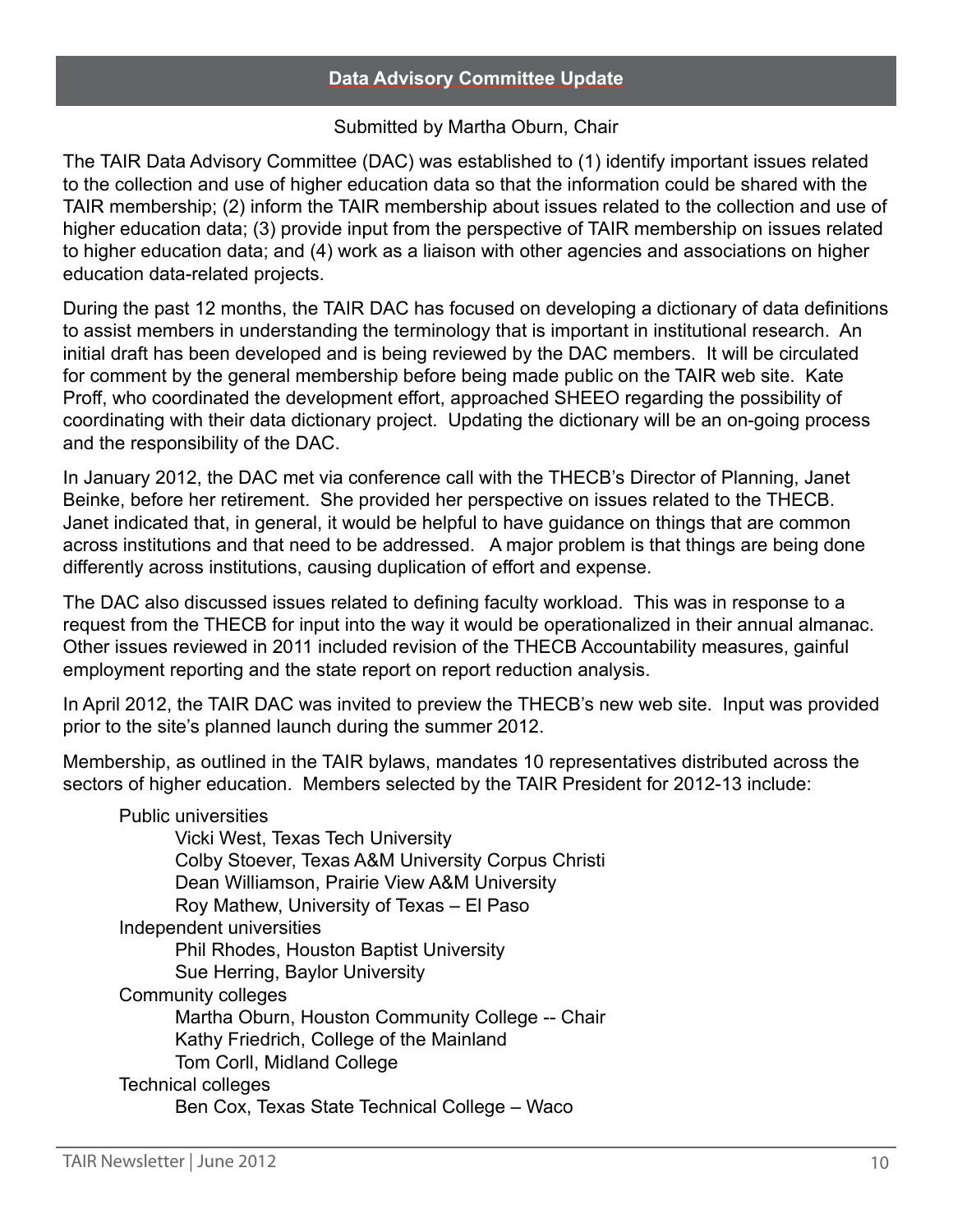#### **Call for Proposals**

# **2013 TAIR Conference February 11-13, 2013 Galveston, Texas**

Dear Colleagues,

Come join friends and colleagues at the 35th annual TAIR Conference. On behalf of the TAIR Conference Committee, we invite you to be an active participant in our conference by submitting one or more proposals for a Concurrent Session, Roundtable or Workshop. The TAIR conference is a volunteer-led event with real value born from the expertise of IR professionals like you who are willing to share knowledge and experience with us. The deadline for submitting a proposal for the 2013 conference is **September 28, 2012**.

This year's conference theme is "Developing Knowledge from Strands of Information," and proposals are needed on a wide variety of topics, such as:

- Planning & Organizing (examples include strategic planning, project planning, IR office or personal organization);
- Research (examples include statistical and institutional research applicable to a range of institutions);
- Technology & Training (examples include use of technology in IR, basic/ intermediate/advanced software instruction and application);
- Assessment & Effectiveness (examples include implementing assessment programs, goal setting/measuring, novel assessment ideas);
- Reporting & Decision Support (examples include internal/external reporting, dashboards, data warehouses or other decision support systems); and
- Current Issues in Higher Education (examples include new legislation, promising practices).

Proposals are welcomed from IR professionals at all levels of their career, from newcomers to those with much experience. Newcomers are especially encouraged to pair with a more experienced IR professional in developing conference proposals.

So, if you have expertise or interest in these or other pertinent areas, please share your knowledge by presenting at the conference. If you have heard a colleague give a worthy presentation, please encourage them to submit a proposal as well. Visit the 2013 Call for Participation link on the TAIR web site at<http://www.texas-air.org/conference/2013/callforpart.html>to submit a proposal or obtain more information. Not sure whether your topic should be a concurrent session, roundtable or workshop? Visit the web site for additional details or contact a member of the program committee:

| <b>Concurrent Sessions Chair:</b> | Faron Kincheloe (Faron Kincheloe@baylor.edu) |
|-----------------------------------|----------------------------------------------|
| Roundtables Chair:                | Lisa Haynes (LHaynes@mail.twu.edu)           |
| Workshops Chair:                  | Tom Corll (tcorll@midland.edu)               |

# **The deadline for submitting a proposal is September 28, 2012.**